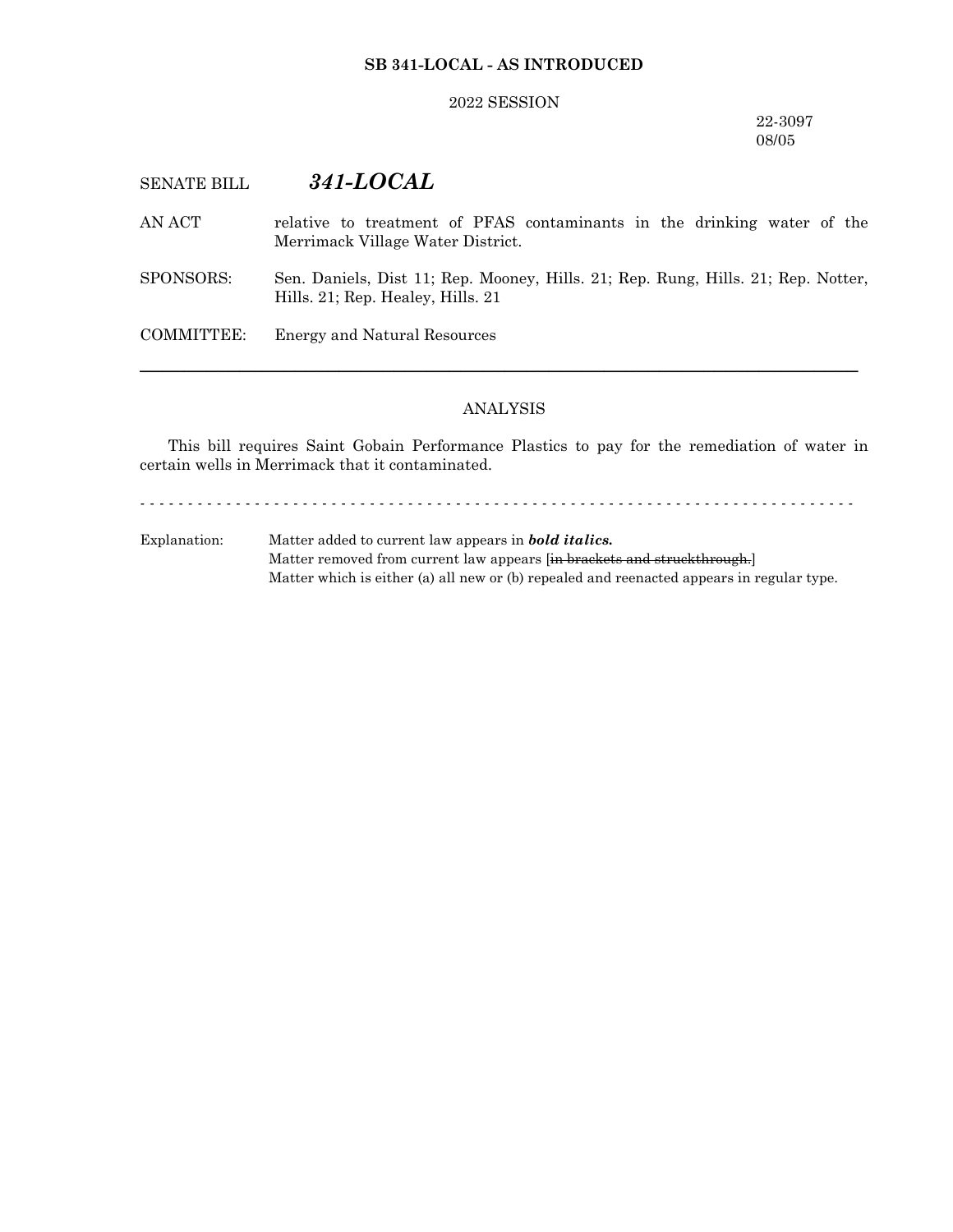#### **SB 341-LOCAL - AS INTRODUCED**

### STATE OF NEW HAMPSHIRE

*In the Year of Our Lord Two Thousand Twenty Two*

AN ACT relative to treatment of PFAS contaminants in the drinking water of the Merrimack Village Water District.

*Be it Enacted by the Senate and House of Representatives in General Court convened:*

1 Findings. The general court finds that: 1

I. On April l, 2016, the New Hampshire department of environmental services issued correspondence to Saint Gobain Performance Plastics stating, in relevant part, the following: This letter is a follow up to our meeting held on March 28, 2016, regarding environmental contamination, including but not necessarily limited to drinking water and groundwater contamination, near the Saint Gobain Performance Plastics (Saint Gobain) facility located at 701 Daniel Webster Highway in Merrimack, New Hampshire (the facility). As you are aware, a number of public water systems and private drinking water wells tested in recent weeks have been found to contain elevated levels of perfluorinated compounds (PFCs), in particular, perfluorooctanoic acid (PFOA). Several of these wells have shown levels of PFOA that are above the EPA Provisional Health Advisory of 0.4 ug/I. Based on the information available to date, the New Hampshire department of environmental services (NHDES) has determined that Saint Gobain is potentially responsible for the cleanup of the Site, restoration of impacted groundwater and drinking water, other actions necessary to protect public health and the environment, and any costs NHDES incurs for addressing the impacts of this contamination. At our meeting, we discussed a number of critical steps that need to be taken immediately to address the threats to public health and the environment posed by the PFC contamination. To begin identifying the full extent of the contamination, NHDES is initially sampling potentially contaminated wells and water sources, including surface waters and sediments, within an approximate one mile radius of the facility. To date, this sampling effort has detected impacts to private and public drinking water wells located both within and outside this one mile radius. At this time, we formally request that Saint Gobain commit to the following: 2 3 4 5 6 7 8 9 10 11 12 13 14 15 16 17 18 19 20 21

22

(a) Provide for the design, installation, operation, maintenance and monitoring of all water treatment system(s) necessary to effectively treat and remove PFC contamination from all affected public water systems. 23 24

(b) This may most effectively be accomplished by Saint Gobain by working in collaboration with the affected public water system suppliers, to ensure fully operational treatment not later than August 1, 2016, and will include, but may not necessarily be limited to, the following elements: 25 26 27 28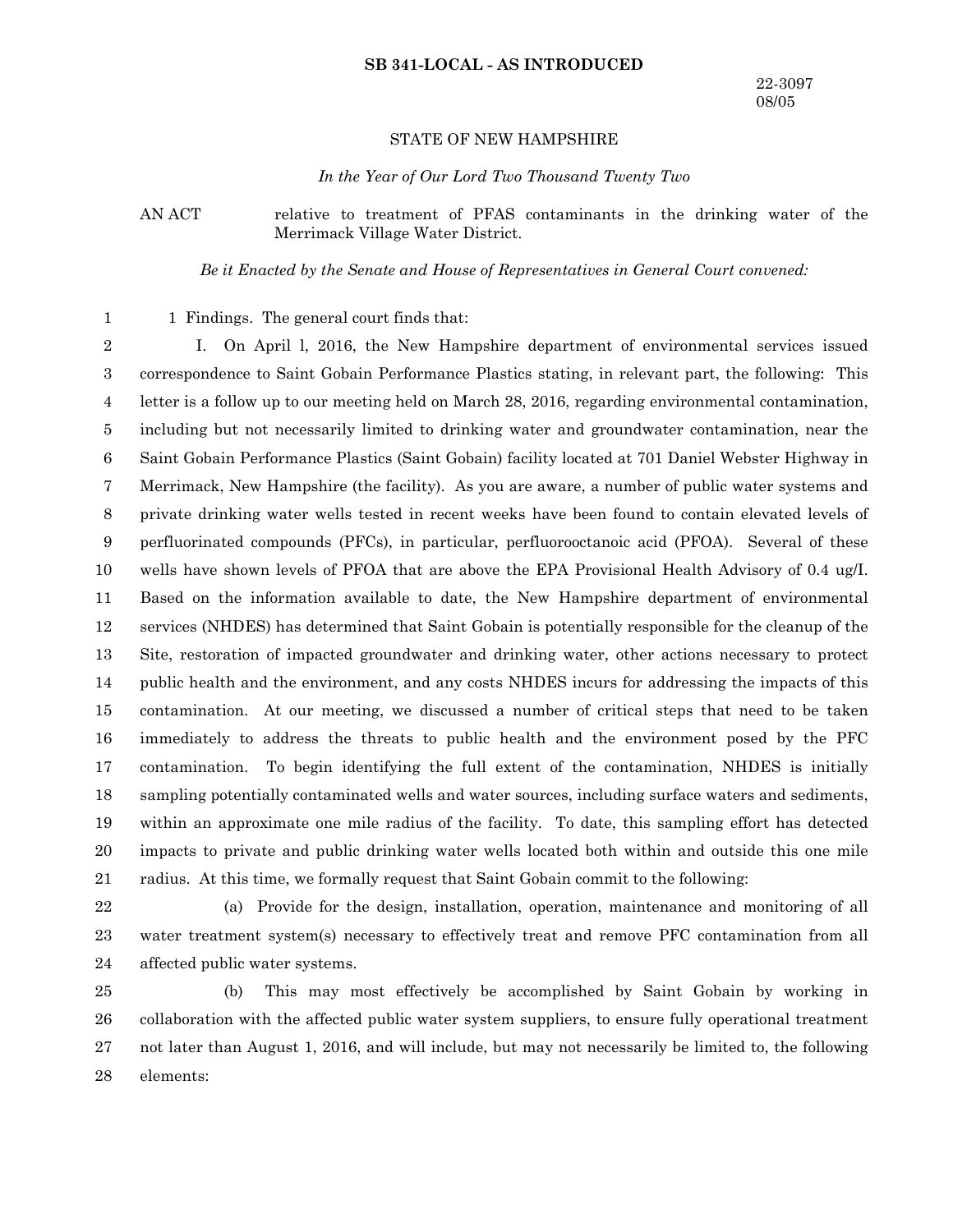# **SB 341-LOCAL - AS INTRODUCED - Page 2 -**

(1) Retain the services of a qualified professional engineer to design the treatment system(s) necessary to effectively treat and remove PFC contamination from all affected public water systems. 1 2 3

(2) Upon approval from NHDES and the public water supply owner(s), construct, install and make operational the approved treatment system(s). 4 5

6

7

(3) Provide for the necessary long term operation, maintenance, and monitoring of the installed treatment systems.

II. On July 25, 2019, the department of environmental services issued correspondence to Saint Gobain Performance Plastics stating the following: "Air deposition of per- and polufluoroalkyl substances (PFAS) released from the Saint Gobain Performance Plastics (Saint Gobain) facility located at 701 Daniel Webster Highway in Merrimack (Facility) has resulted in regional groundwater contamination. The New Hampshire department of environmental services (NHDES) and Saint Gobain have sampled water supply wells in an area defined as a preliminary-groundwater management zone ("preGMZ") that included numerous wells with perfluorooctanoic acid (PFOA) and/or perfluorooctane sulfonic acid (PFOS) in groundwater at levels that exceed the current combined ambient groundwater quality standard (AGQS) of 70 parts per trillion (ppt) for these two compounds. Pursuant to Env-Or 600, a responsible party needs to identify a GMZ (i.e., the subsurface volume in which groundwater contamination associated with a discharge is contained) with monitoring ultimately governed by a corresponding groundwater management permit (GMP). As such, further delineation of the extent of groundwater contamination, relative to the newly adopted PFAS standards, is necessary. In light of the fact that the new PFAS water quality standards are anticipated to become effective this fall, NHDES requests submission of a work plan to identify water supply wells that exceed the four new AGQS due to impacts by releases from the Saint Gobain facility, and to provide an alternate source of potable water that meets applicable federal and state water quality criteria where the new standards are exceeded." 8 9 10 11 12 13 14 15 16 17 18 19 20 21 22 23 24 25

III. In March 2016, PFAS were detected in the Merrimack Village Water District's public drinking water supply wells 4 and 5 at levels above 70 ppt. 26 27

IV. In May 2016, the department of environmental services adopted an AGQS of 70 ppt for PFAS. 28 29

30

V. Wells 4 and 5 serve drinking water to customers in Merrimack and portions of Bedford and Amherst. 31

VI. That Merrimack Village District wells 4 and 5 are contaminated with PFAS and are within the Saint Gobain Performance Plastics preliminary Groundwater Management Zone, the boundaries of which were agreed to between Saint Gobain and the department of environmental services in the consent decree between the State of New Hampshire and Saint Gobain Performance Plastics dated March 20, 2018 which Groundwater Management Zone will be modified following 32 33 34 35 36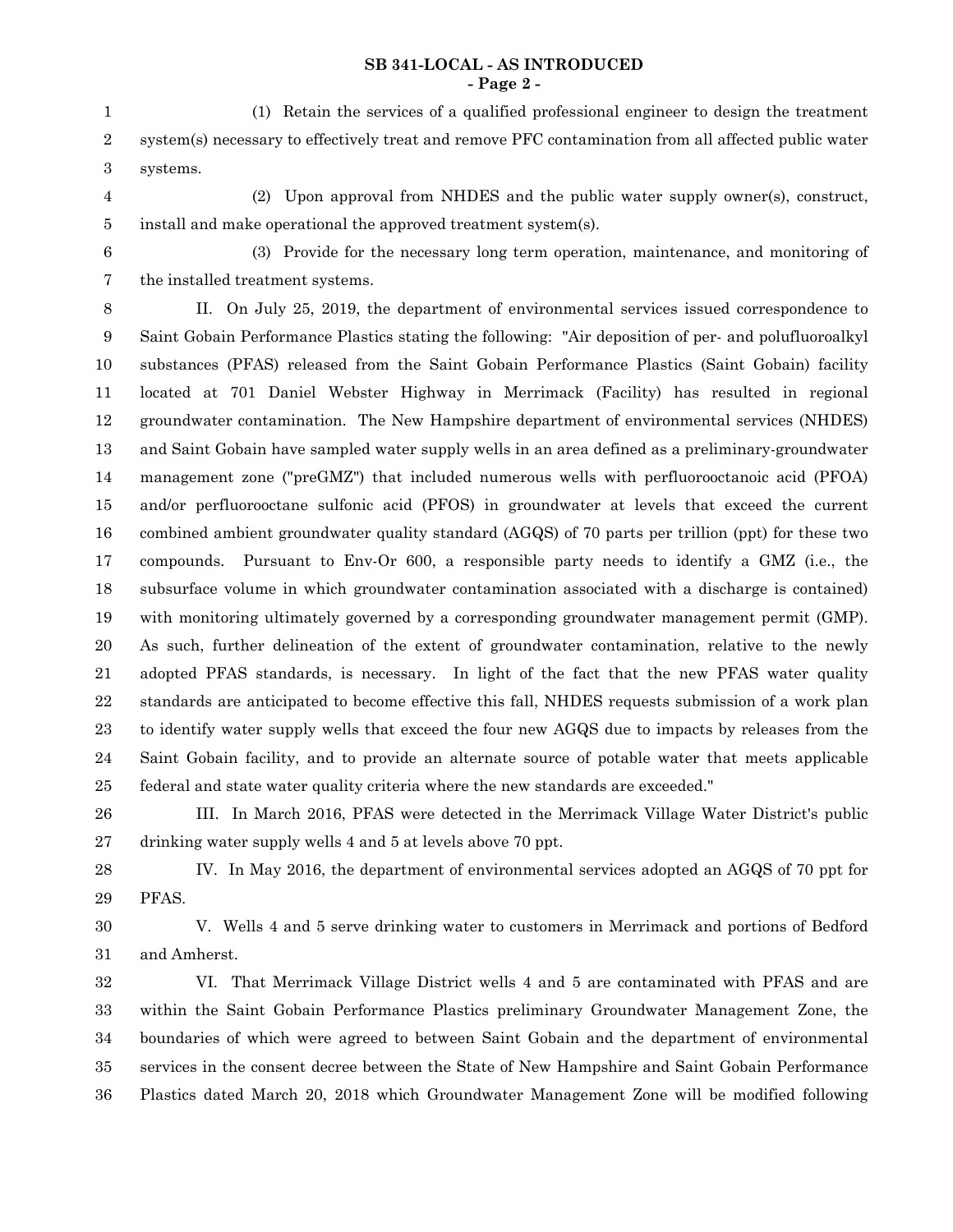# **SB 341-LOCAL - AS INTRODUCED - Page 3 -**

completion of additional site investigations and which will be included in a Groundwater Management Permit to be issue to Saint Gobain by the department of environmental services. 1 2

VII. The Merrimack Village Water District has incurred costs in addressing PFAS contamination impacting wells 4 and 5 and has constructed a "Water Treatment System" to treat the drinking water in wells 4 and 5 to remove PFAS contamination, said "Water Treatment System" was activated on October 21, 2020. 3 4 5 6

VIII. The Merrimack Village Water District and Saint Gobain Performance Plastics entered into a Settlement Agreement dated March 28, 2018 whereby Saint Gobain Performance Plastics paid for a portion of the construction and installation costs of the "Water Treatment System" and agreed to pay for a portion of the future operation and maintenance costs of the "Water Treatment System" limited to the first 5 years of operation. 7 8 9 10 11

IX. That the "Water Treatment System" operation and maintenance costs will continue for a period of time well beyond five years in order to continue to treat the drinking water of wells 4 and 5 for PFAS. Considering that the PFOA concentration at wells 4 and 5 has been measured in excess of 100 ppt, and that the half-life for PFOA is approximately 95 years, decrease of the current PFOA concentration will require approximately 3 half-lives, or 300 years to be reduced from 100 ppt, to 50 ppt, to 25 ppt, to 12.5 ppt, before being reduced to the current 12 ppt MCL. 12 13 14 15 16 17

X. That as a result of the consent decree with the department of environmental services, Saint Gobain Performance Plastic paid for water line extensions and hook-ups for well-owners to connect to, and become customers of, the Merrimack Village Water District and that approximately 58 of these connections use water primarily from wells 4 and 5. 18 19 20 21

XI. The general court adopted new standards for PFAS effective July 23, 2020, under RSA 485:16-e, and that Merrimack Village District wells 4 and 5 are required to comply with these standards for its drinking water. 22 23 24

2 Remedy.

25

I. The general court finds that the on-going operation and treatment costs for the "Water Treatment System" for wells 4 and 5 owned and operated by the Merrimack Village Water District should not be borne by the Merrimack Village Water District ratepayers, who are not responsible for the contamination. Therefore, beginning on October 27, 2025 Saint Gobain Performance Plastics, its successors, transferee, subsidiaries, parent companies, or assigns shall pay, within 30 days of receipt of quarterly submissions from the Merrimack Village Water District, all costs associated with the continued operation, monitoring and maintenance, and any necessary additional modifications thereto, as determined by the Merrimack Village Water District, of the "Water Treatment System", and all additional incidental operation and maintenance costs of wells 4 and 5 caused by the installation of the "Water Treatment System." 26 27 28 29 30 31 32 33 34 35